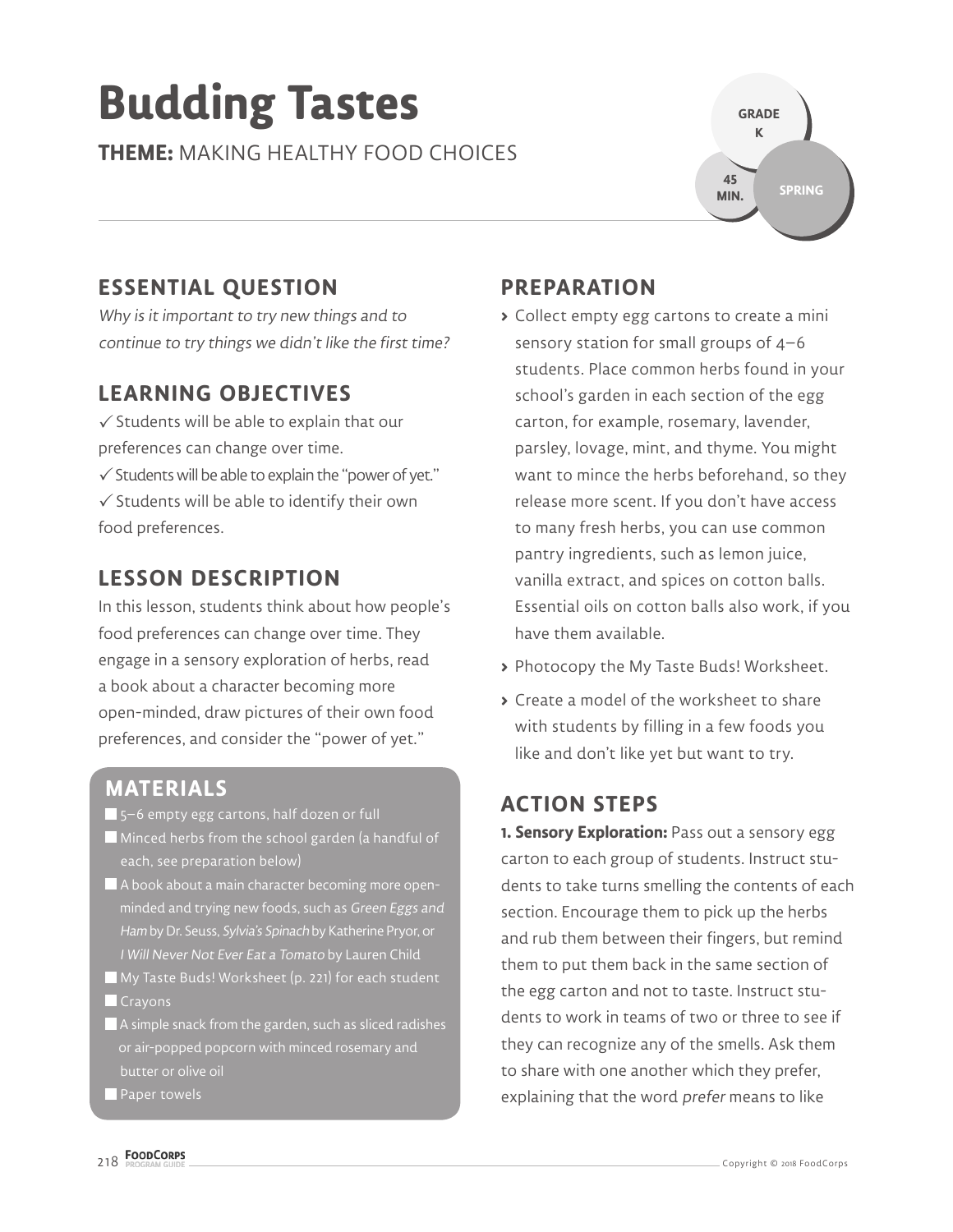something the most. Ask, Which of these do you think you'd prefer to eat?**(5 min.)**

**2. Reading:** Tell students that you're going to read a book about a character who prefers to eat certain things. Read Greens Eggs and Ham, Sylvia's Spinach, or I Will Never Not Ever Eat A Tomato. During the read-aloud, pause and ask questions about the characters' motivations, for example, why they might not want to eat the food in the story. After the read-aloud, tell students to think about how the main character was able to change their mind. **(10 min.)**

**3. Discussing Taste Buds**: Instruct students to quietly stick out their tongues on the count of three. Say, Look around. See those bumps on our tongues? Those are taste buds. They help us taste different flavors. Our taste buds send messages to our brain to help our brain decide if we like things. So our brain might think, "Wow this is a new taste, I'm not sure about this!" Sometimes when we try something new, right away our brain thinks, "I don't like this!" But really it takes trying something ten different times to really know whether we like something. Have students count aloud together up to ten. Tell students about a food you used to not like; for example, say, I used to not like parsley, but my whole family loves it, so I kept trying just a little bit to train my taste buds to like it. I'm happy because now I can enjoy parsley with my family. Ask students, What's something you used to not like but now you do? Have students share with a partner and then have a couple students explain to the whole class their experience with a food they didn't always like. Say, So if we try something new for the first time or even the second time, instead of saying, "I don't like this," maybe we can say, "I don't like this yet!" What do you think is different when we add the

word "yet"? This helps us remember that maybe our taste buds just need a chance to try it a few more times. **(5 min.)**

**4. Drawing Food Preferences:** Show students your own drawing, explaining a couple of your pictures. For example, say, On this side I drew roasted broccoli because I love it when it's roasted in the oven. And here I drew raw broccoli because I don't like that yet . . . but maybe I will if I try it a few more times. Or Over here I drew cottage cheese because it's a food I'd like to try. Pass out the My Taste Buds! Worksheet and crayons to students. Circulate and encourage students to think of foods they'd be open to trying. **(15 min.)**

**5. Tasting:** While students are drawing, prepare a simple snack for them, such as popcorn with rosemary from the garden or sliced radishes with salt. Before eating, tell students that it's okay if they don't prefer something, but there are better ways to express that than saying "eww" or "yuck" because that can make it difficult for other people to enjoy it. Ask students what they can say instead. For example, "I don't prefer it," "I don't like this yet," or "My taste buds need more time!" Pass out the paper towels and snack as students are finishing their drawings. **(5 min.)**

#### **REFLECTION**

Have students discuss the following questions in small groups, then share with the class: **(5 min.)**

- What are our taste buds?
- Why is it a good idea to try the same food more than once?
- What's the difference between saying "I don't like this" and saying "I don't like this . . . yet"?
- How can we be respectful of others who have different tastes than we do?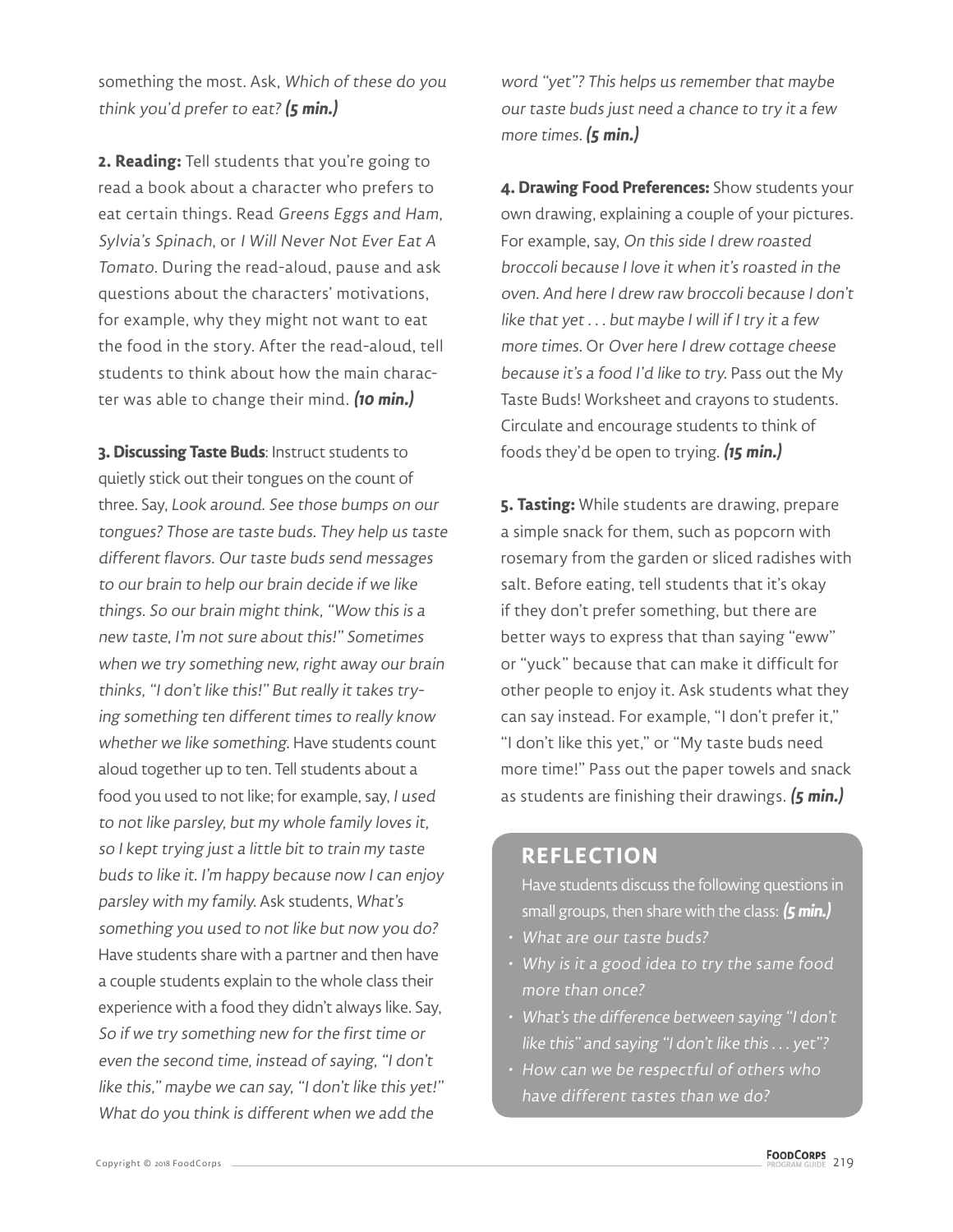## **ADAPTATIONS**

**Garden:** If you have spring crops in your garden, such as fava beans, radishes, or lettuce, harvest these items with students, and make a salad together. Discuss with students the different flavors they are tasting and why they may or may not like them . . . yet.

**At-Home:** Have students ask their caregivers to name a food they didn't like (yet!) when they were in kindergarten, but they do like now. Have students draw these foods for homework and then share them in class. You can also have students add to the My Taste Buds! Worksheet with their caregivers, and/or track the number of times they try a new food at home.

#### **ACADEMIC CONNECTIONS**

English Language Arts Common Core State **Standards** 

#### **CCSS.ELA-LITERACY.RL.K.3**

With prompting and support, identify characters, settings, and major events in a story.